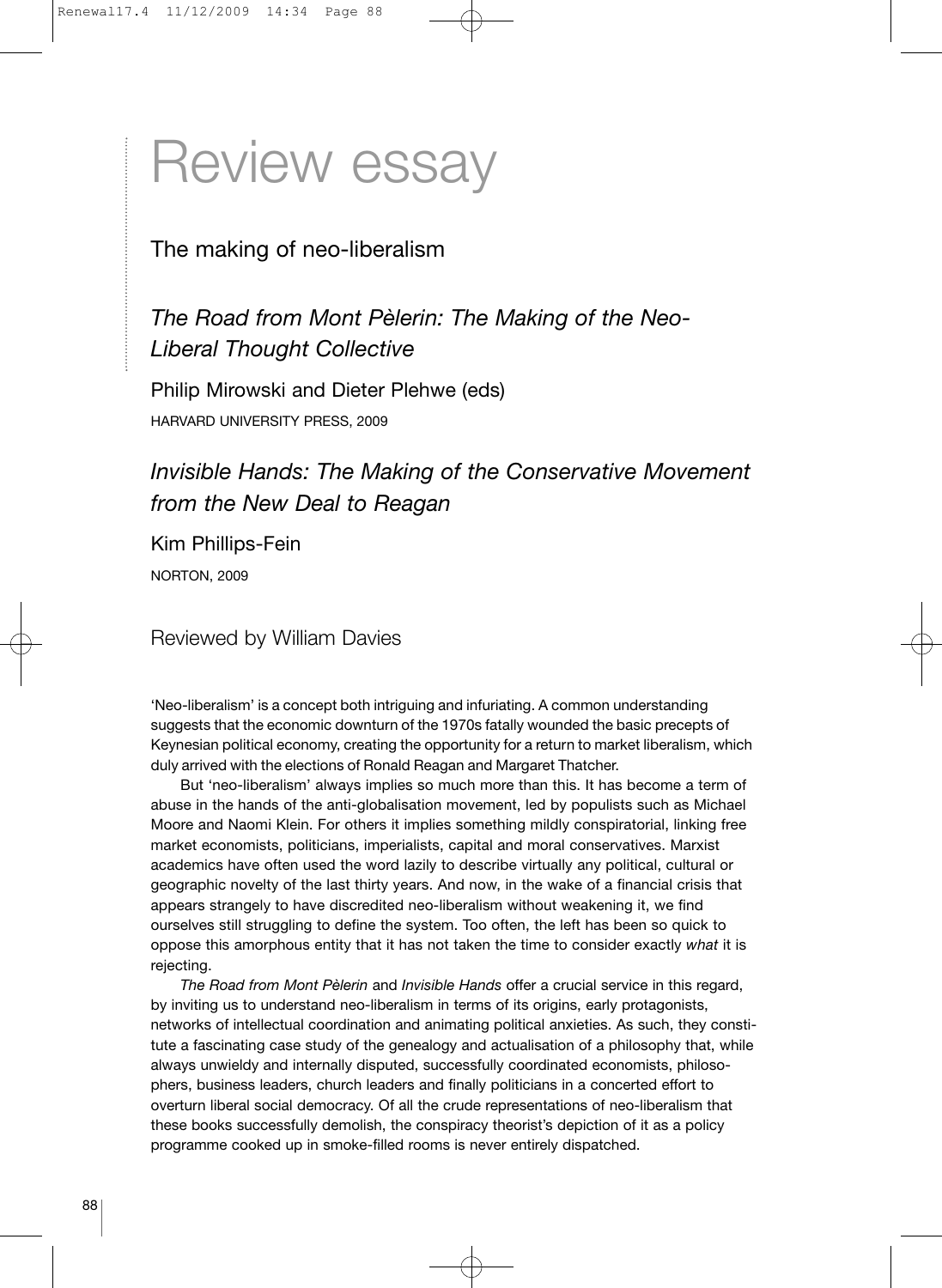#### **Learning from the left**

In the context of the current economic crisis, some on the left will review this history in the hope of identifying the ingredients of their own intellectual and political counter-revolution. But the strategies and techniques of early neo-liberals were themselves a legacy of the left. Dieter Plehwe suggests that the Fabian Society provided an inspiration for the bridging of theory and practice that right-wing think tanks sought to bring about. Philip Mirowski, an outstanding analyst of economic thought (also known to a British audience as one of the chief contributors to Adam Curtis's BBC documentary, *The Trap*) goes further, depicting Friedrich Hayek as a quasi-Leninist, whose pursuit of fundamental political change was oblivious to questions of democratic legitimacy.

Neo-liberalism, Mirowski argues, is a constructivist creed, whose elements of faith need to be brought into existence by political agents and institutions. If society, academia and state deny the validity of the free market philosophy, then each must be strategically and patiently worked on, until their perspective has been altered. Amongst the more sinister stories contained in *Invisible Hands* is of how conservative-leaning corporations, such as General Electric and Lockheed Martin, set about 're-educating' their own workforce from the 1950s onwards, to discredit the unions and New Deal liberals.

But there was an additional, technical sense in which the neo-liberal pioneers inhabited the terrain of the left. Timothy Mitchell's essay in *The Road from Mont Pèlerin* refers to a claim he has made elsewhere, that the concept of 'the economy' only dates back to the birth of macroeconomics and econometrics in the 1930s. Prior to this, 'economy' was a practice or trait of government, but not something that could be represented as an object. Mitchell's thesis is that, from Keynes onwards, government economists are necessary actors in the construction of something called 'the economy'. Systems of economic knowledge become intertwined with economic events and policies.

Neo-liberals could not reverse this aspect of Keynesianism. There was no returning to nineteenth-century liberalism, in which the state stood 'outside' of the market as an impartial observer. Entangled with the constitution and representation of capitalism, the state would have to be reformed in such a way that economic liberty was resuscitated. As the essays in *The Road from Mont Pèlerin* stress repeatedly, neo-liberalism has never favoured a weak or small state, only a different one.

#### **The long game**

What this reminds us is that neo-liberalism is the product of two crises, not one. The 1930s are as important to its genesis as the 1970s. Plehwe dates the term 'neo-liberalism' back to the mid-1920s, though the 1938 Colloque Walter Lippmann in Paris is viewed as the birth of the movement. Exiled in London, Hayek's messianic desire to invent and disseminate a new liberalism was born out of fear that totalitarianism might otherwise come to dominate the twentieth century. In the United States, a small network of economists such as Henry Simons and business leaders such as Leonard Read looked on with despair as the New Deal and trade union power appeared to be usurping market forces once and for all. American think tanks such as the Liberty League and the Foundation for Economic Education were founded by conservatives to criticise the New Deal. And following intense networking and fund-raising by Hayek, the Chicago School's Free Market Study was launched in 1946 in order to start mapping out an alternative political economy.

Between the Wall Street Crash of 1929 and the stagflation of the 1970s, the participants in these projects went about their work with the mentality of exiles. The Mont Pèlerin Society was founded by Hayek in 1947, specifically to provide community and critical debate for economic liberals who were otherwise marginalised intellectually and politically,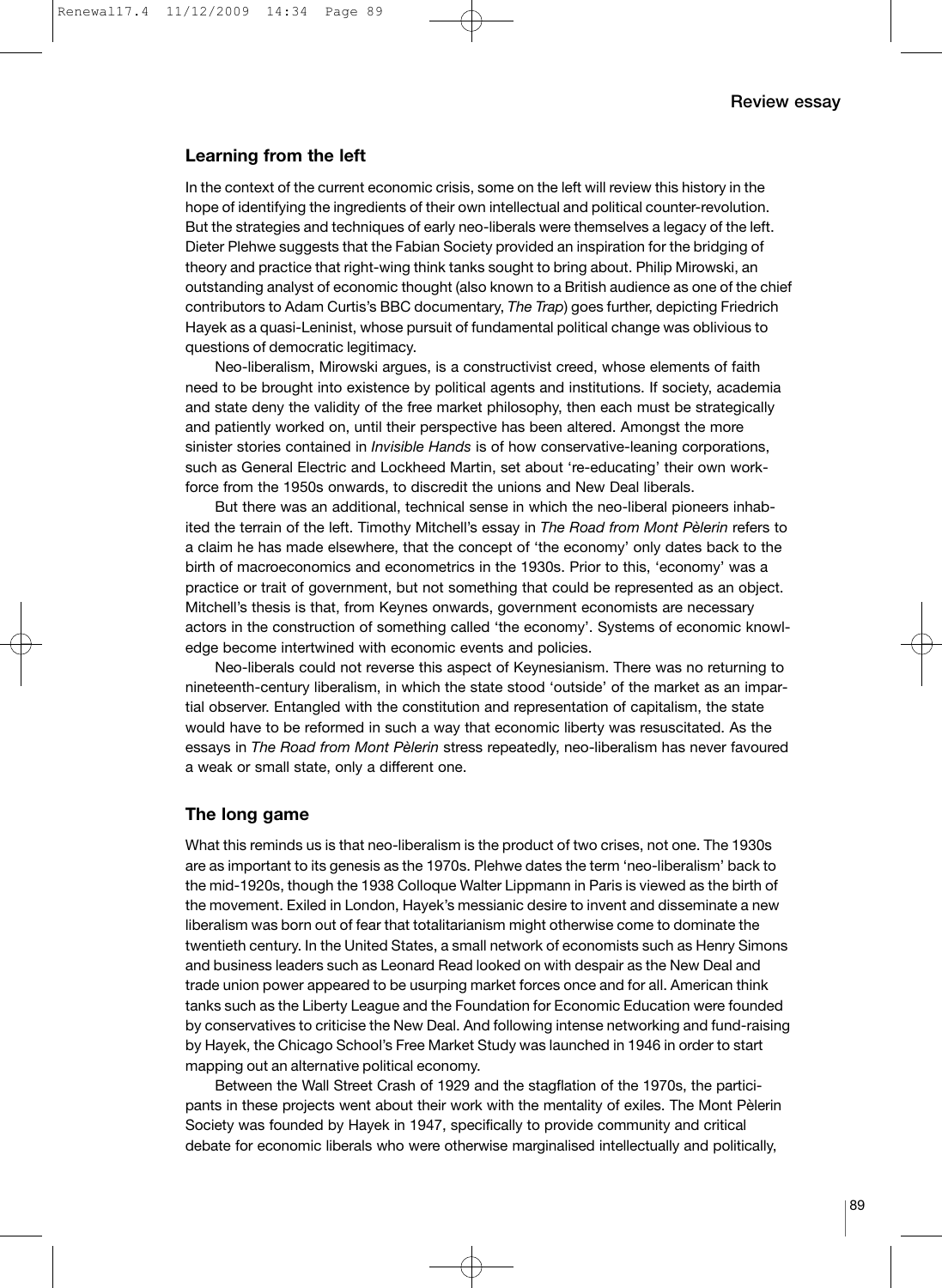#### **RENEWAL** Vol 17 No. 4 2009

be they economists or otherwise. The Society's international reach was partly an indication of the scale of its ambition, but also paradoxically a symptom of the sparseness with which its supporters were scattered. Conservative business leaders felt pilloried in the US, with few friends in the Republican Party, Barry Goldwater's disastrous 1964 presidential bid notwithstanding. Only in Germany, where the 'ordo-liberals' clustered around Walter Eucken in Freiburg had been plotting a variant of neo-liberalism since the late 1920s, did the postwar period witness any influence for the proponents of economic liberty. But there, as Ralf Ptak's essay in *The Road from Mont Pèlerin* argues, the 'social market economy', featuring strong anti-trust and the rule of economic law, may have satisfied some aspects of Hayek's programme, but otherwise looked far too much like social democracy.

In this respect, neo-liberalism was born out of paranoia and despair. If it was launched as a counter-revolution, it was never an optimistic one. What can these books tell us about the catalysts that might have brought these intellectual and political losers in from the cold? *Invisible Hands* confirms the orthodox narrative regarding the fall-out from the 1960s American culture wars, which began to undermine the moral and political credibility of social liberalism over the 1970s. The book suggests that conservative business leaders fought back like an elastic band stretched almost to breaking point: by the early seventies, the civic attacks and legislative constraints aimed at US businesses were becoming so strong that the counter-movement in the form of The Business Roundtable lobby group and support for Ronald Reagan became inevitable.

The declining profitability of US corporations, as a result of growing Japanese and German competitiveness, and the dwindling fiscal conditions added economic thrust to the conservative argument. It was one thing for American corporations to be on the back foot culturally, but once they became threatened economically then political and patriotic sympathies for them began to rise. The Cold War could always be cited as an additional reason for the government to side with the producers of technology and wealth. As any Marxist theory of regulation would suggest, the new political economy was never going to take hold until the previous one had been hit by an accumulation crisis. In this respect, the Mont Pèlerin Society and early conservative think tanks were a holding pen, which nurtured and stored ideas until they could be used.

The neo-liberal waiting game lasted close to fifty years (Phillips-Fein remarks how the US televangelist, Pat Robertson, timed one missive praising the free market to coincide with the fiftieth anniversary of the Wall Street Crash). What fascinates, especially in the Mirowski and Plehwe collection, is how much the victorious, 'actually existing' neo-liberalism of the 1980s and 90s remained in the shadow of the hopeless, exiled neo-liberalism of the 1940s, 50s and 60s. The protagonists were largely surprised with the speed with which their ideas took hold. Rather as New Labour was often accused of being, they were suspicious of the power that they had acquired, and didn't trust it to last. They were doubtful that their programme would ever achieve popular appeal, though Hayek's commitment to liberty, like the Chicago School's commitment to efficiency, trumped any concern for democracy. The mentality of exile persisted, making neo-liberalism an endless up-hill struggle. See today how thirty years of 'New Public Management', efficiency drives and 'reinvention' of Whitehall still leaves the public sector represented as hopelessly irrational and inefficient by the doyens of McKinsey, *et al*. The work of neo-liberalism is never complete, and is always at risk of being undone.

#### **Ideas and interests**

But the riddle of neo-liberalism, and the significance of its long period in exile, lies in its ability to assert itself into being. The constructivism of neo-liberalism, its belief that reality can be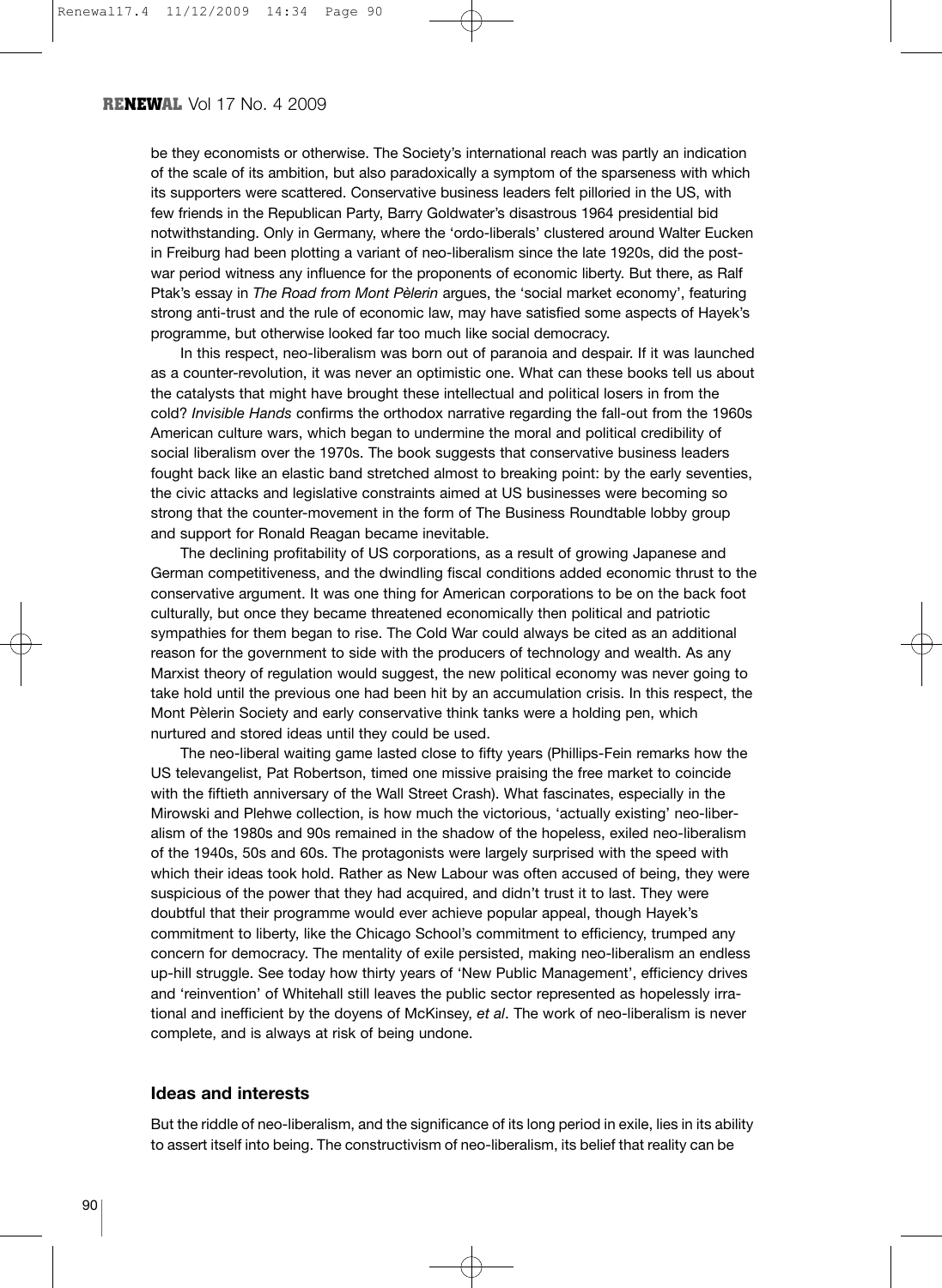remade through the dispersal of new concepts, helps to account for the remarkable patience of the counter-revolutionaries. *Of course* the world conformed to the leftist Keynesian depiction of it; the world was the product of that depiction. But this should not thwart a resolutely post-modern, pragmatist attempt to transform that depiction and world.

Hayek's starting point was suspicion of all claims to objective knowledge, believing that only the market could handle the plurality of perspectives at work in a modern society, without quashing any of them. In a somewhat laboured example, Mirowski suggests that wikipedia therefore demonstrates the final triumph of the neo-liberal worldview. Think tanks form such an important part of the neo-liberal story because they politicise idea-formation and dissemination in a way that the academy does not, or at least not consciously. A paradox ensues, whereby experts have no privileged access to objectivity, and yet elites are required to organise society accordingly.

What neither of these books makes explicit, though both indicate, is the way that neoliberalism eventually confirms its own pessimistic vision of politics. Led chiefly by the Chicago School, neo-liberal thought casts doubt on the separation of economic and political spheres of life. Hayek had written in *The Road to Serfdom* 'there is no separate economic motive', because everything is ultimately economic. Chicago economists, such as Gary Becker and Milton Friedman, treat economics and markets as more democratic than democracy itself, on the basis that both politics and economics are reducible to the blunt question of deciding *how can each person get what he or she wants*. But this collapse of politics into economics also occurs over the course of the neo-liberal gestation period, in the way that a marginalised philosophy and political strategy were offered constant sustenance in the form of corporate donations.

This is where the conspiracy theorist's view of neo-liberalism achieves maximum plausibility. At every stage of the development of American conservatism and neo-liberal thinking, an interested party was bank-rolling the project. The Volcker Fund supplied the funding for the Chicago School's Free Market Study and paid for Hayek to travel from London and tour America. Conservative think tanks collected donations from corporations, to convert their anti-government instincts into credible research. *Invisible Hands* reports that, as early as 1958, twenty-six of the largest fifty American businesses were funding the free market American Enterprise Association.

The disdain that Hayek and his followers held for those who elevated politics above economics, democracy above markets, achieved practical efficacy in the way that they set about converting capital directly into ideas, and converting ideas directly into policies. Readers of Antonio Gramsci may be unsurprised to hear that capitalism produces hegemonic thought systems which universalise particular class interests. What is shocking is the nakedness and directness with which the wealth of corporate America was channelled into the neo-liberal project from the 1930s onwards. Perhaps Michael Moore has a point.

This raises one further question about how we understand neo-liberalism, and indeed how it understands itself. Is it a political strategy forged by economic ideas or one forged by economic interests? It can be seen either way, depending perhaps on whether one's account of history is of a more Hegelian or Marxist variety. Hayek himself viewed the world as the product of ideas, blaming the decline of economic liberalism on the rise of Germanic ideas in the late nineteenth century. German ordo-liberals were even more explicit in this worldview, believing that a legal constitution for the market needed to be deduced from a pure *idea* of a free, competitive economic order.

But much of the history of this project confirms the suspicion, however unsophisticated, that neo-liberalism was driven by the material interests of US employers and investors. Along the way, the movement was torn between a principled, 'liberal' neo-liberalism and a capitalist, patriotic neo-liberalism. Early protagonists tended more towards the former, which they viewed as a bulwark against the threat of socialism. Yet by the 1960s,